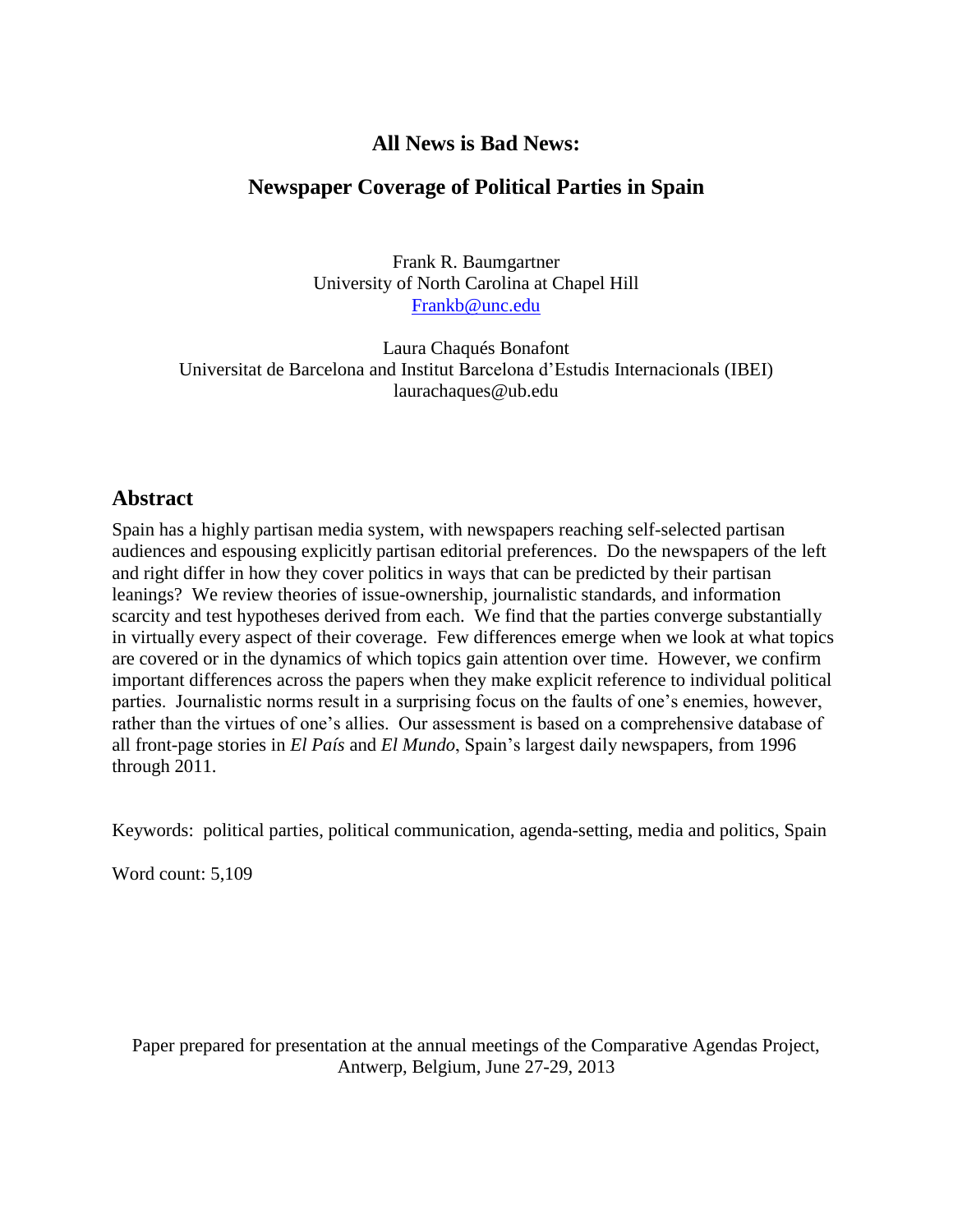### **News Coverage in a Partisan Environment**

Spain has a highly partisan media environment, with the major newspapers distinguished by clearly delineated preferences by political party. This affects their readership as well as their editorial positions. How does it affect their coverage of politics? We offer the first large-scale analysis of the similarities and differences in media attention of politics in the highly partisan media environment of Spain.

Two important perspectives help illuminate the potential impact of partisanship on media coverage. The first, stemming from the literature on issue-ownership and partisan distinctions, suggests that partisans of the left and right might be presented with entirely distinct newspaper environments. In the extreme, readers of individual newspapers would be exposed to different patterns of news coverage, essentially living in separate news "silos" with little overlap. Of course we do not expect completely distinct agendas in any western democracy, but in the extreme, one could imagine that readers of a particular newspaper would read news painting a rosy picture of the ideological allies and perhaps ignoring actions by those who are from the outparty. This might relate not only to how issues are explained and covered, but also to which topics are considered newsworthy. According to an issue-ownership idea, we might expect leftleaning papers to emphasize issues such as unemployment, social services, and the environment while right-leaning papers might focus on crime, the business climate, and defense, for example. Taken to the extreme, an issue-ownership theory would lead us to expect that partisans of the left and of the right would be exposed to distinct media content, reinforcing the initial partisan divides and generating a cycle of distinct partisan communities with little overlap, understanding, or common concern.

A rival perspective on partisanship in the news would be the journalistic competition hypothesis. Based on the idea of covering what is "news," which might be driving by real-world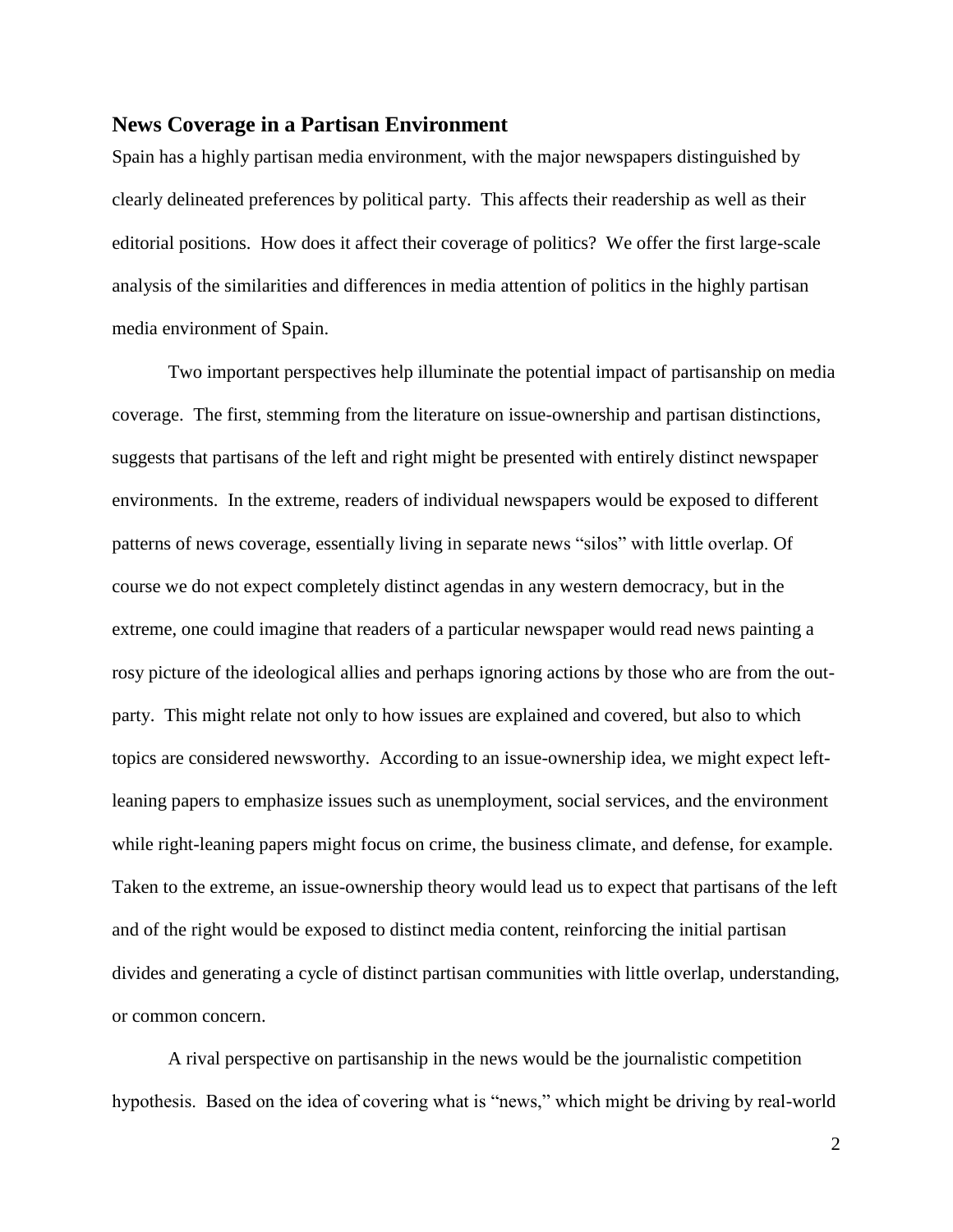events, by the actions of government officials, or by the competition for readership, newspapers of different partisan affiliations might nonetheless cover a similar set of issues. They might put a different spin on the issue, perhaps, but would publish articles on a similar set of topics. Clearly, democratic debate and civic discourse cannot be enhanced when rival partisan camps are exposed to highly segmented slices of information designed to perpetuate partisan divide. So the degree to which newspapers and other media outlets of rival partisan leanings present similar or divergent issue-agendas to their readers is an important test of the health of a nation's media system. Civil democratic discourse and debate requires a common set of empirical reference points, so the degree to which one observes overlap in the topics of news coverage is an important element of the health of a media system.

Spain's highly politicized media environment allows a good test of these two perspectives. Our investigation of the contents of over 100,000 front-page newspaper stories from the nation's two leading dailies indicates that they follow a similar agenda. The overwhelming majority of newspaper coverage of politics and public policy follows a similar pattern in the two news papers. Both show a great deal of deference to the sitting government; both cover a similar range of issues; both cover the two leading parties almost to the exclusion of smaller actors; in sum, their patterns of coverage could scarcely be more similar (see Chaqués Bonafont and Baumgartner 2013). However, when the two newspapers focus their attention on individual political parties, they show their biases. Rather than vaunt the proposals of their allied party or draw attention to the issues thought to be advantageous to them, however, we find that the bias comes in how they treat their rival. Each paper under-emphasizes the role of their allied party and over-plays the faults of the rival. Thus, the left-leaning *El País* provides much greater coverage of the Popular Party (PP), especially when government officials of the PP are involved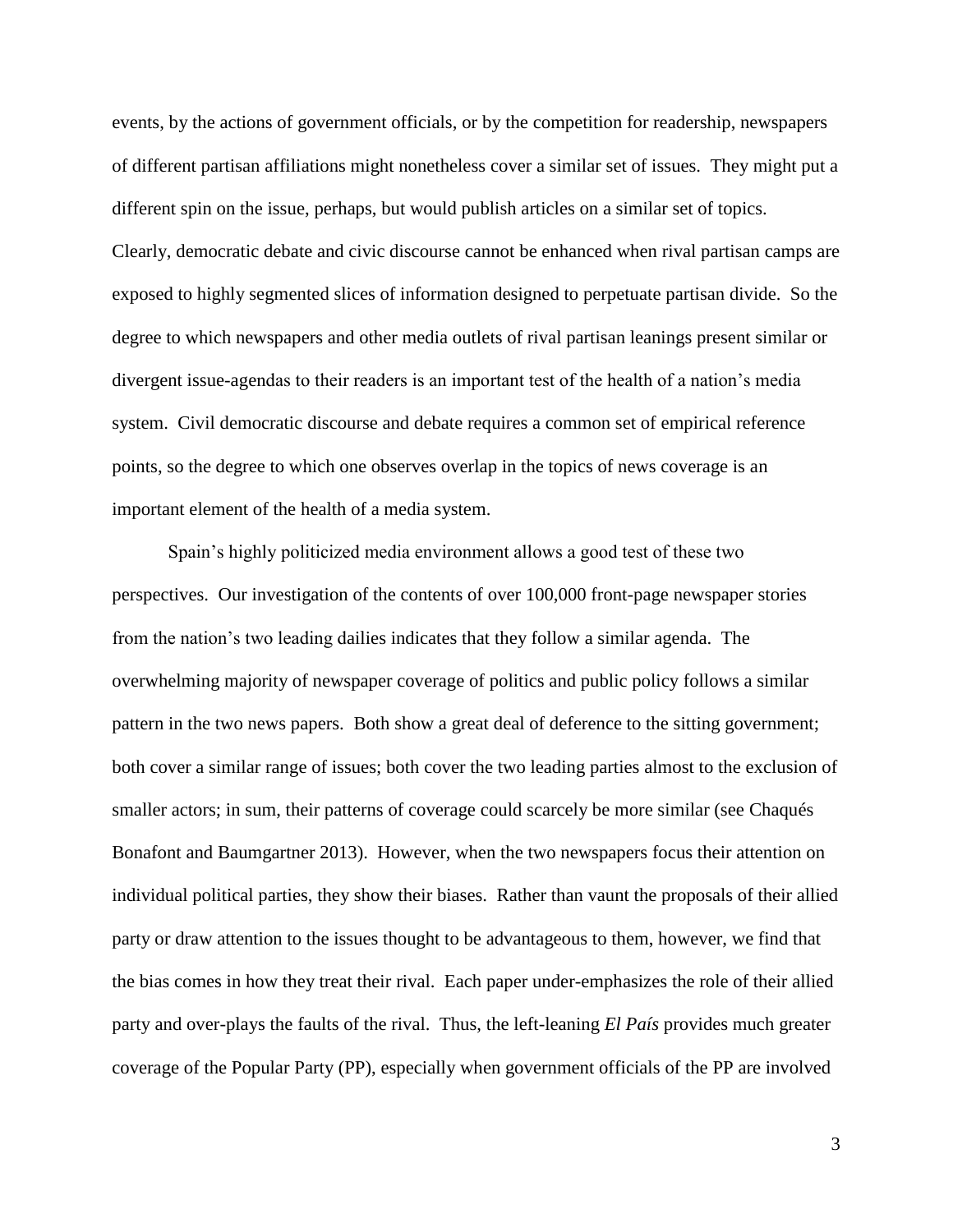in corruption scandals. In almost perfect parallel, the right-leaning *El Mundo* provides much less coverage of these scandals. But when a Socialist Party (PSOE) government is beset with similar corruption issues, the newspaper with most coverage is, naturally, the rival one. We therefore fail to confirm expectations from the issue-ownership literature, even though we can identify some partisan differences in coverage. In all, Spain's two major national dailies have highly similar news agendas. But when they cover the activities of the political parties, all news is bad news.

#### **Literature and Expectations**

Journalists in Spain like elsewhere are expected to cover the news. Journalistic norms, economic competition for readers, and real-world events suggest that readers of different media outlets will see stories on a relatively similar set of topics, and that these will change over time in parallel (see for example Norris 2000, 2001, 2009; Chaqués-Bonafont and Baumgartner 2013). This suggests:

H1, Journalistic norms: The distribution of coverage by policy topic is driven by journalistic norms and should therefore be similar across the two newspapers.

Lance Bennett (1991) proposed the indexing theory whereby journalists focusing on government give special place to "official" sources, discounting opinions that are marginal or not represented in the halls of government, and giving priority to the routine reporting of the actions of government officials. The media may reflect the debates among government officials and their rivals within the political establishment (Entman 2004, 4), but coverage is driven by the elites, not the independent judgments of the journalists. There are many reasons to expect some aspects of this indexing theory to hold: The media pays special attention to governmental actors because they are a legitimate source of information, fairly easy to obtain (through press releases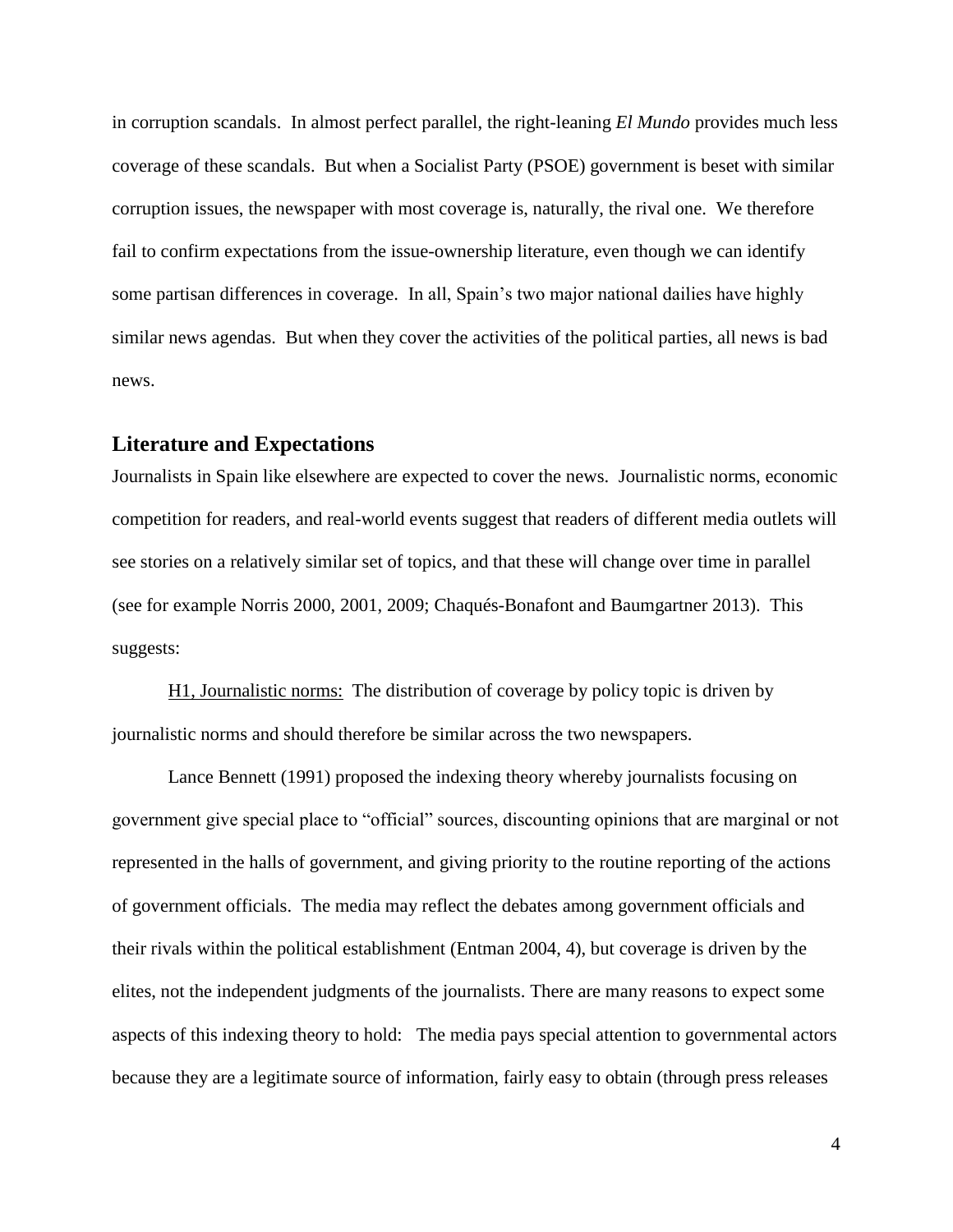or written reports) and relatively costless (Castells 2010). This is especially convenient in a context of increasing business competition and reduction of market shares, in which most media companies have reduced the set of economic and human resources devoted to the direct coverage of news, and thus their capacity to independently provide reliable and contrasted information (Currant et al. 2011). Hence:

H2, Government indexing: Journalists report on the actions of "official" sources, and both newspapers should therefore give enhanced coverage to government officials, no matter what the party in power.

A rarely discussed element of Bennett's theory is its "mainstream government debate" bias. He writes that the media "tend to index the range of voices and viewpoints in both news and editorials according to the range of views expressed in mainstream government debate about a given topic" (Bennett 1990, 106). Most of time, the media abdicates from the normative mandate of giving voice to the people providing independent and plural information, and only occasionally take into account the points of view different from the mainstream official view of the government and the most prominent political parties. He suggests that journalists cover "official" beats and therefore index their coverage to the actions of government officials. They also look for response by other mainstream political actors outside of government. They do not, however, look to the fringes of the political system for viewpoints that may be loud and clear to those who look but which fall outside of the major political parties. In Spain, what this suggests is an extensive focus by the mainstream media on the two major political parties, well beyond their importance in the polls. Since 1996, the PP has received between 38 and 45 percent of the popular vote in successive legislative elections, and the PSOE 29 to 44; together they have gotten between 73 and 84 percent of the vote. Other parties, especially regional ones powerful in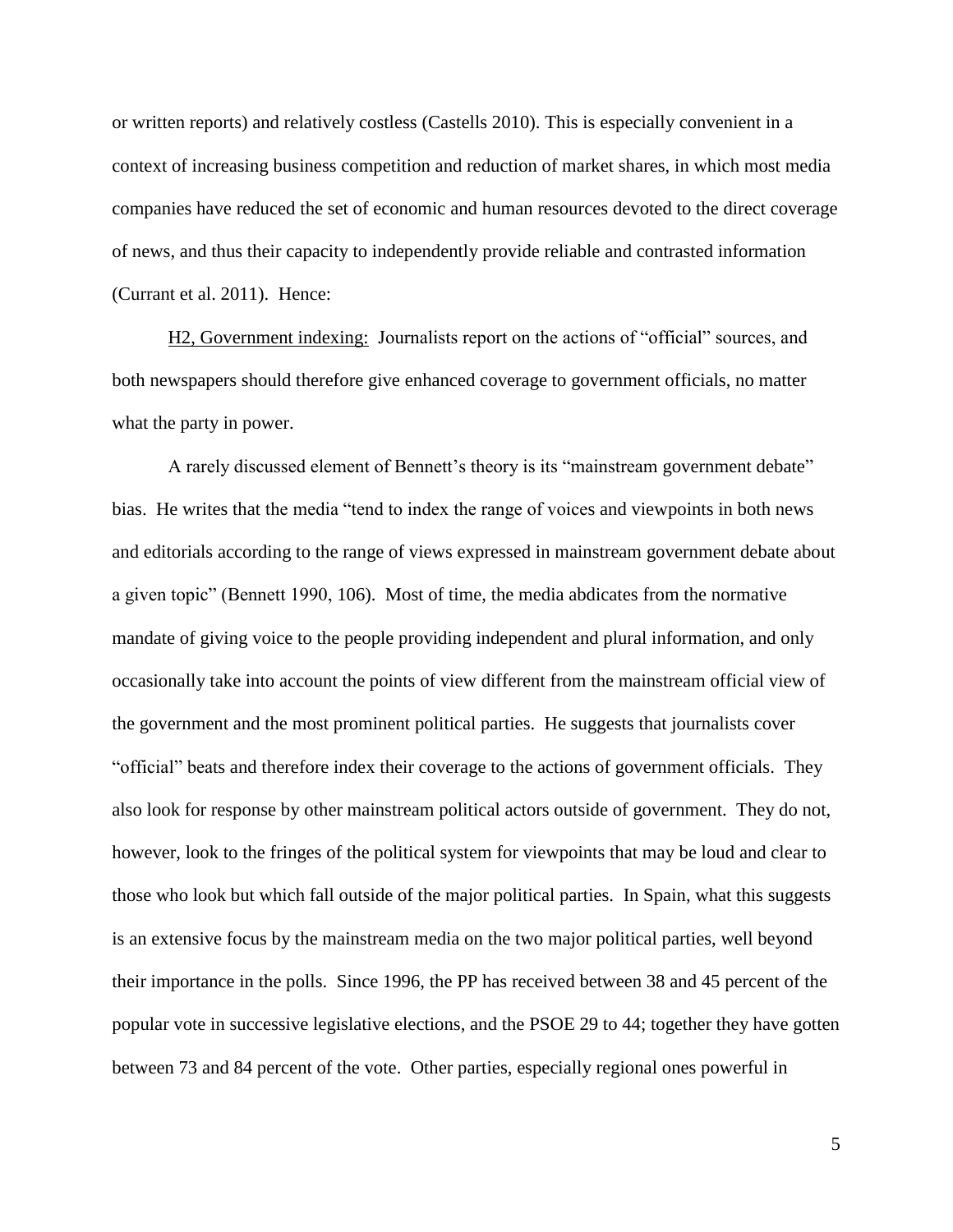Catalonia or in the Basque country, may be expected to receive less than their proportionate share of media coverage, following from Bennett's indexing theory.

H3, Reinforcement of the partisan elite: Both newspapers will be highly selective in their attention to political parties, focusing largely on the two predominant parties and rarely covering smaller and regional parties.

Dependence of the media towards governmental actors is especially important for issues like foreign affairs and defense for two main reasons: first, these are *obstrusive issues* for which most journalists may not have direct experience, or the resources to gather information directly. Second, these are issues for which the executive has *institutional ownership* –this is, formal rules guarantee a predominant role of the executive in front of other policy actor in the policy-making process (Walgrave et al. 2008). As in many other majoritarian democracies, in Spain the head of the executive occupies a leading role in the policy making process, and this is especially the case for foreign and defense policy and for questions relating to the European Union; in these areas the Prime Minister's office (*Presidente del Gobierno*) almost monopolizes the agenda-setting process. The decision to send military troops corresponds exclusively to the Prime Minister, which also concentrates all the political responsibility and electoral costs associated with that decision.

In relation to defense and international issues, the Spanish parliament plays a subordinate position. It is the Prime Minister who leads the process of European integration, participates in EU meetings and negotiates vis-à-vis other heads of government important aspects of the agenda that will be later implemented at the national level. Once the decision is made at the EU level, it is quite difficult, costly and time consuming to amend EU decisions in the parliamentary arena.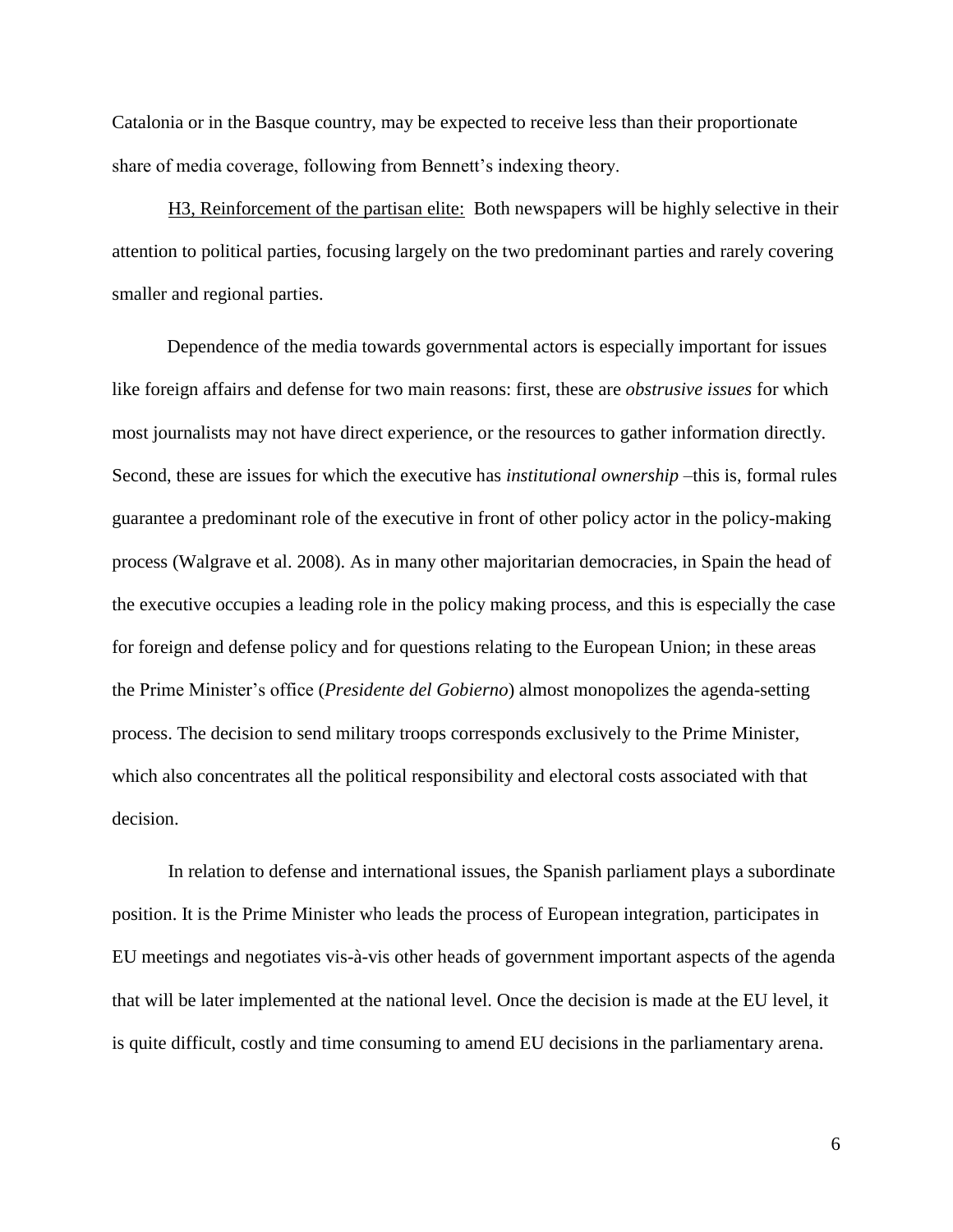Accordingly, most stories about the EU, international affairs, or defense will inform about the activities and policy positions of the Prime Minister, and thus we expect:

H4, Government information advantage: For foreign policy, defense, and EU-related issues, governmental information advantage is so great that both newspapers should offer greater coverage to government officials in these areas compared to others, no matter the party in power.

The secondary role of political parties on issues for which the executive has institutional ownership also depends on the degree of controversy or disagreement about these issues. As the issue-ownership framework would suggest, it is not rewarding in political terms to pay attention to issues about which everybody agrees (Green-Pedersen and Stubbager 2011). The general agreement about the benefits of the EU that traditionally has characterized Spanish politics prevents political parties from seeking media attention on EU matters. By contrast, political parties will seek media attention when they have an alternative and strong claim, different from the governmental position on a particular issue (Entman 2004). This is the case of the Iraq conflict at the beginning of the new century. The entry in the war of Iraq was one of the most controversial decisions taken by the majority government of José Maria Aznar, generating an intense and politicized debate in and out of the parliamentary arena. Political parties and other policy actors, mainly social movements, gained some media access reflecting the opposition to the military intervention in Iraq by most of the Spanish population.

In short, in a context of agenda scarcity political parties will concentrate their efforts to gain access in relation to issues that either have a strong capacity to erode the political position of the government, or reinforce issue-ownership. As rational actors they will devote their attention strategically across issues depending on whether the electorate identifies them as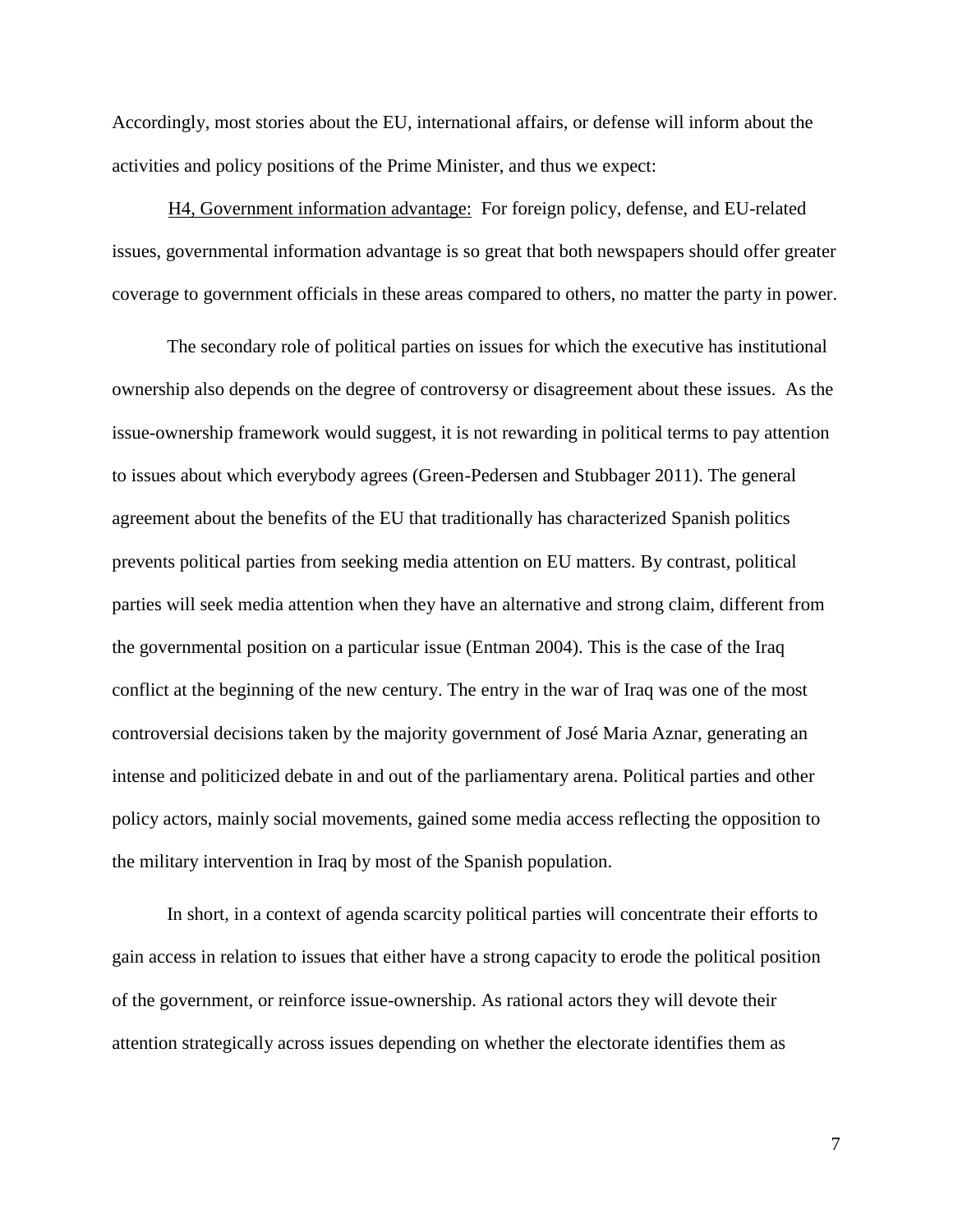capable to give an optimal solution, taking into account the electoral rewards associated with that action (Green-Pedersen 2006; Budge and Hofferbert 1990; Klingemann et al. 1994).

The media systems literature would stress that the capacity of policy actors to get media access is also affected by the features of each media system (Hallin and Mancini 2004). In a politicized media system like Spain, characterized by strong connections between media groups and political parties, and high degree of political parallelism of readers one may expect access of political elites to the front pages of *El País* and *El Mundo* is unbalanced across newspapers depending on their ideological leaning. If the issue-ownership hypothesis is correct we should expect two hypotheses to be true, one relating to issue-selection and one to party advantage:

H5, Issue-selection: The left-leaning paper will provide greater coverage of the topics of environment and social matters while the right-leaning paper will focus more on economic issues.

H6, Party advantage: The left-leaning paper will provide greater coverage of the PSOE while the right-leaning paper will give greater coverage of the PP.

An alternative perspective is that newspapers are not able simply to focus on the parties or issues they prefer. Journalist norms and agenda-setting dynamics constrain them to focus on similar issues most of the time. Occasionally, events give the opportunity to portray a sitting government in an unflattering light. While the indexing theory above suggests that all parties would cover these issues, since the affect government leaders and may be salient politically, a partisan logic suggests the likelihood of differences in degree. We therefore expect that the newspaper of the rival ideological camp to the government will give greater attention to scandal compared to the ideologically allied media outlet. In doing so, newspapers will follow the ongoing political debate, highlighting the failures and inconsistencies of the opposing party in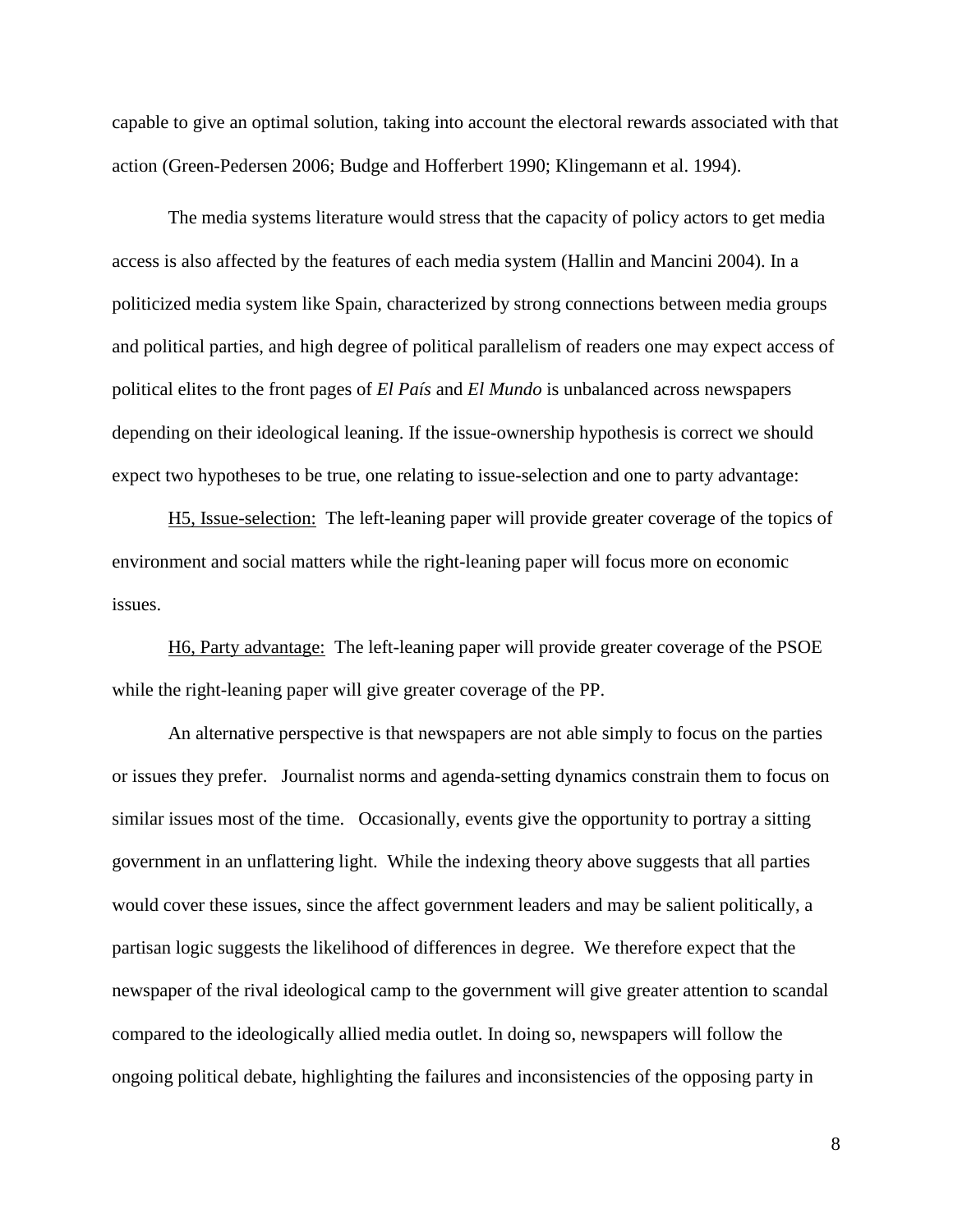relation to vastly politicized issues, focusing on what is wrong, and always giving the bad news. If this argument is correct we should expect:

H7, Faults of the partisan opponent: Newspapers will seek to highlight the flaws of their partisan rivals by focusing on embarrassing stories relating to their rivals when they are in government, such as corruption issues.

Note that our last hypothesis is distinct from a simple issue-ownership one. It refers only to bad news and suggests that newspapers may systematically contribute to the public perception that politics is inherently corrupt. If the allied paper refuses to cover the topic when an allegation is laid down, but the opposition paper enthusiastically attempts to keep the topic on the front pages, the net result may be more coverage of bad news than good. If generalized, this may be a reason for increased levels of public distrust of government.

#### **Data**

To analyze who gets into the news, and who gets formally identified in a policy debate we take into account the content of all the front pages stories of *El Mundo* and *El País,* for the period 1996 to 2011. To do that we rely on the databases of the Spanish policy agendas project [\(www.ub.edu/spanishpolicyagendas\)](http://www.ub.edu/spanishpolicyagendas) developed following the methodology of the Comparative Policy Agendas project [\(www.comparativeagendas.info\)](http://www.comparativeagendas.info/). The database consists of every story on the front page of the two papers from January 1, 1996 through December 31, 2011: 50,775 stories from *El País* and 56,540 stories for *El Mundo*. For each story we have recorded the date of publication, title, and the topic of the story which is classified according to 23 major topics and 247 subtopics. In order to explain who has access, these databases provide information about the actors involved in each story. We gathered information about whether the story mentions the members of the executive (Prime Minister, Ministries, and/or the Head of the State), members of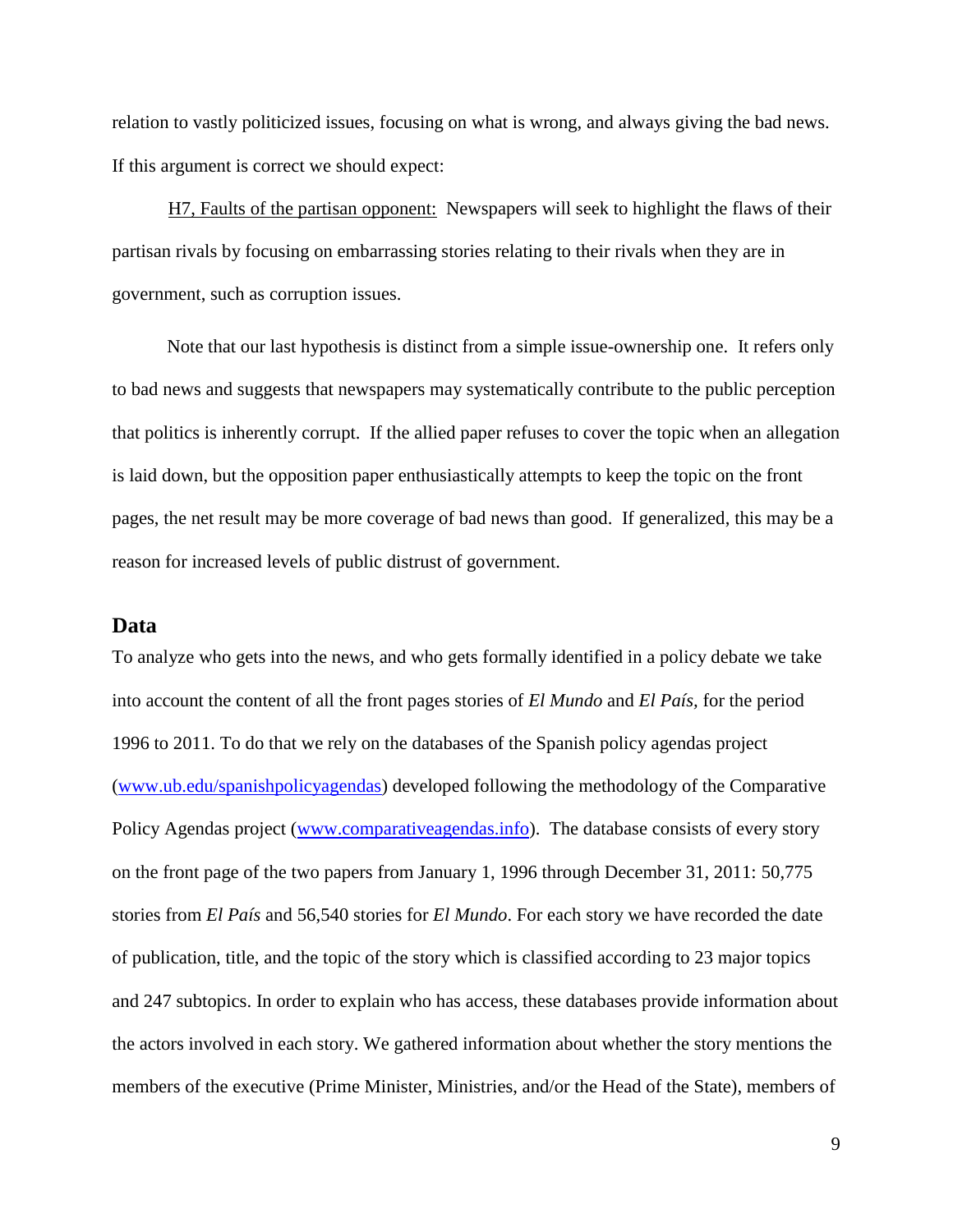the Spanish parliament; political parties (with and without representation in Parliament); regional political elites (the head of the regional government) regional parliaments; and interest organizations (interest groups, social movements). Each story has been coded by two different coders with a reliability of 93.25 percent at the topic level and 90.35 percent at the subtopic level.

### **Results**

Our empirical approach is very simple. The seven hypotheses above suggest very clear comparisons across the two countries: Are the contents of the two papers similar or different in ways consistent with each?

Figure 1 addresses the first hypothesis. Do the two newspapers cover the same topics? The figure shows the percent of stories on the front pages of each paper by the major topics of the Spanish Agendas Project. As the note makes clear, the correlation between these levels of coverage is 0.98. We have discussed this essential finding in greater length in an article devoted to this topic (Chaqués Bonafont and Baumgartner 2013) and the figure is similar to what is presented there. Many reasons cause both newspapers to converge on the same topics: They follow similar sources, they follow events in the real-world, and they respond to government officials. But it is clear that one does not focus on health and welfare issues while the other writes constantly about business regulation. The two are much more attuned to a common view of what is news than a simple issue-ownership view would suggest.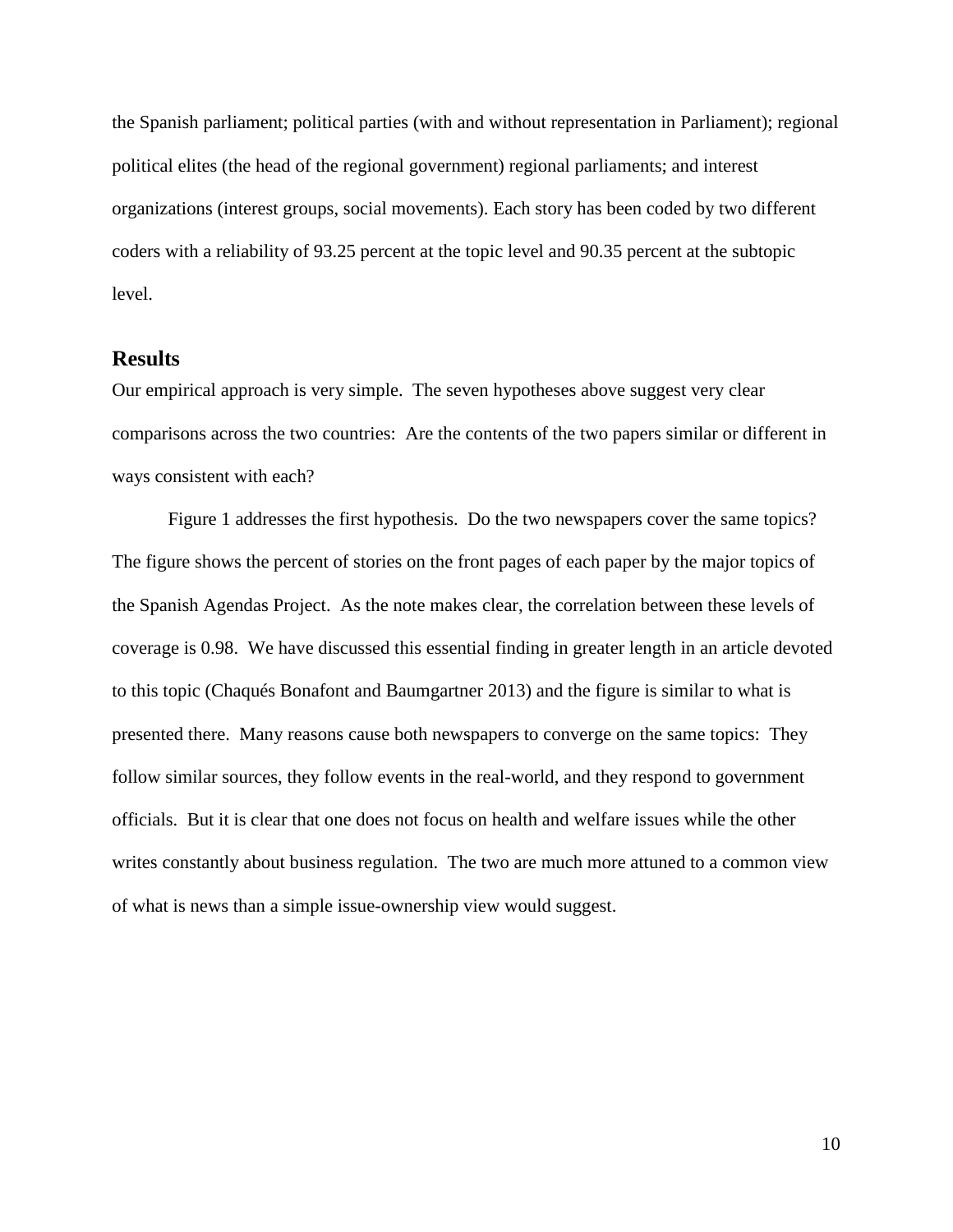



Source: Spanish Agendas Project. Numbers along the bottom refer to policy topic codes. See Appendix A for the list of topics.

Next we consider the priviledged role of government officials.

Figure 2 shows the relative mention of the governmental party as compared to the

opposition party over time.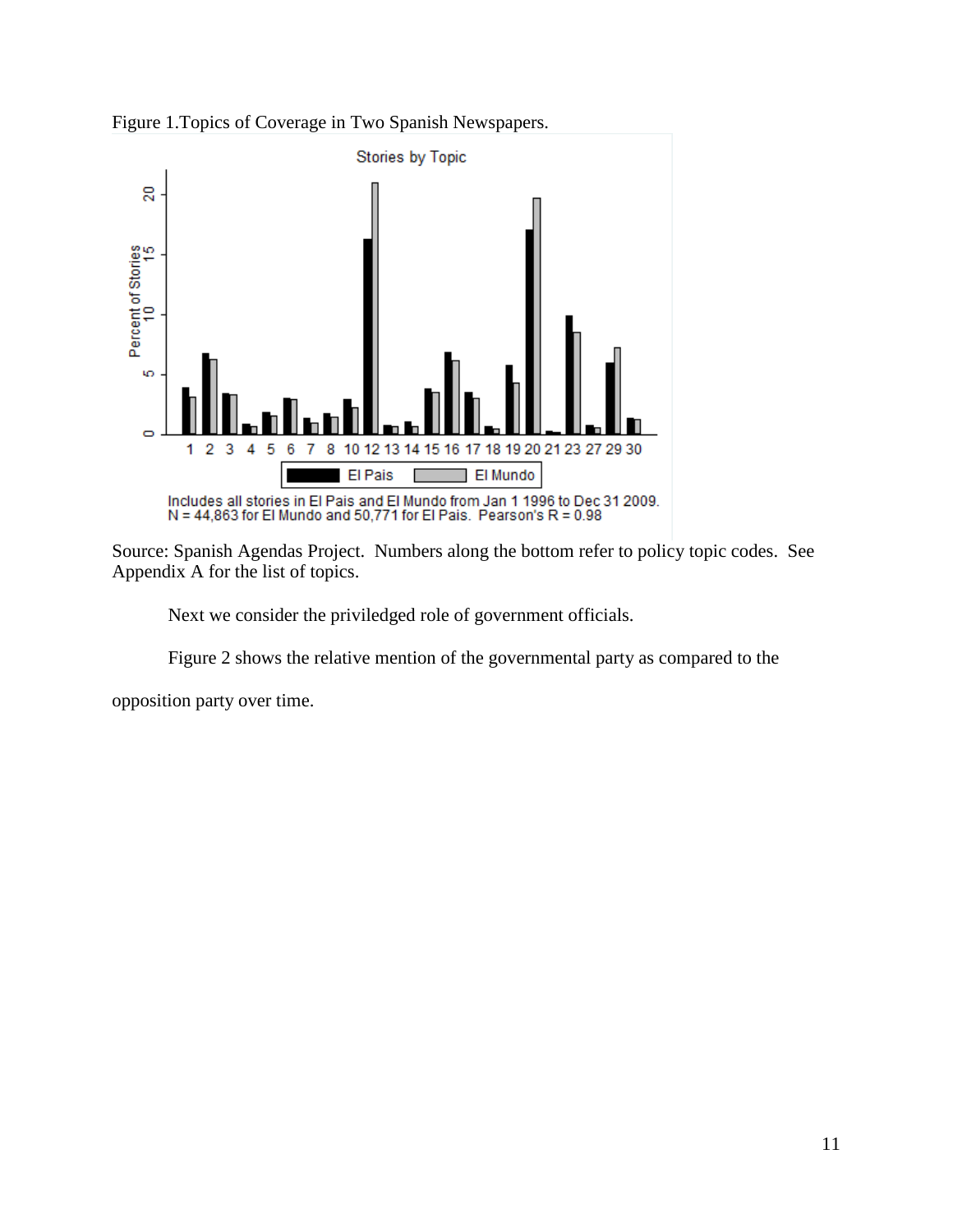

Figure 2. The Government Advantage in News Coverage.





Figure 2 shows a dramatic governmental advantage. In all cases, both newspapers show a tendency to print more stories mentioning the governing party as compared to the rival party. This advantage is typically on the order of two additional front-page mentions per month (corresponding to a value of 60 on the graph), but occasionally moves to levels three times that high. Differences across papers are minor, clearly demonstrating that this is an issue of journalistic norms rather than partisan choice.

Figure 3 shows the number of stories mentioning the government itself as well as the two main parties, separately for the two newspapers.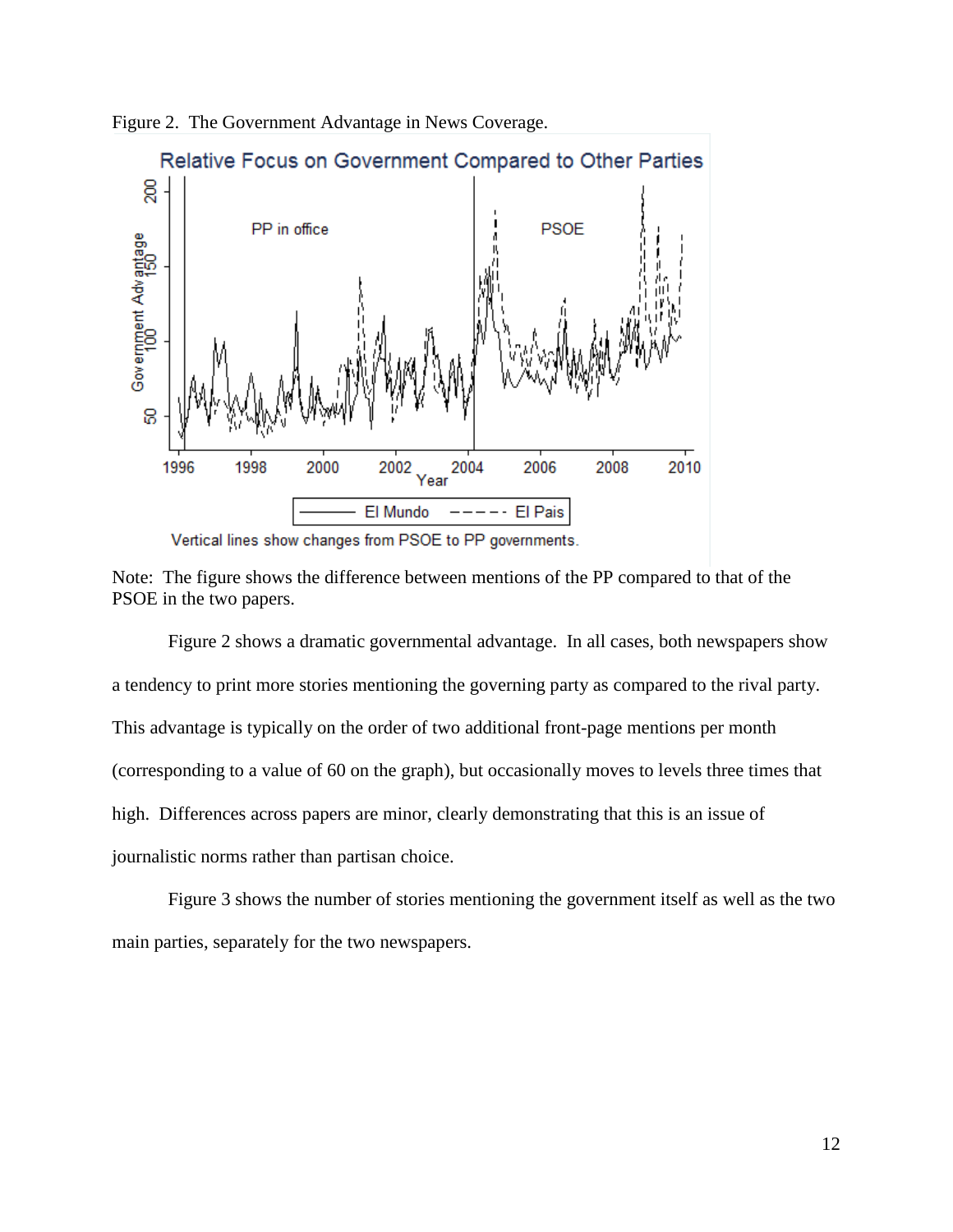

Figure 3. Coverage of the Government, PP, and PSOE. A. *El País* B. *El Mundo*

The governmental party consistently enjoys a significant advantage in coverage compared to the main opposition party. These trends are remarkably similar in the two newspapers, suggesting that Bennett's (1991) indexing theory is more prominent in explaining these trends than any effort by ideologically driven editors to help the party to which they feel greater warmth. Further, Figure 3 clearly shows that both parties gain significant coverage, even in the rival newspaper, when they are in power. Thus, we confirm H2.

Figure 4 relates to our third hypothesis, that the parties will focus on the two largest parties to the relative exclusion of smaller and regional parties.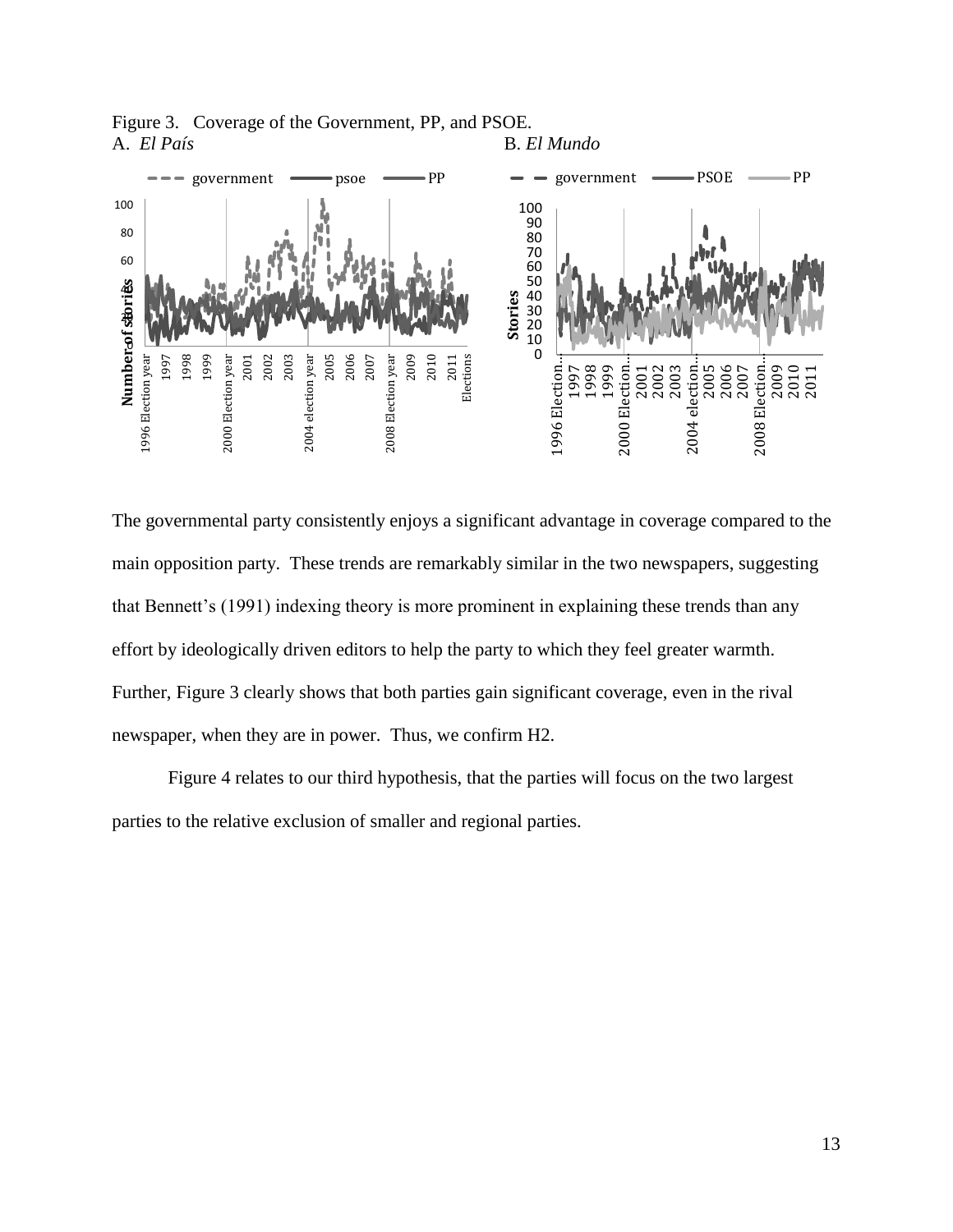Figure 4. Party mentions by newspaper.



Clearly, both parties focus on the two major parties. Further analysis (not shown here) suggests that the Basque and Catalan parties are newsworthy mostly when "relevant" issues are discussed: regional autonomy issues, or Basque-related terrorism issues. The far left parties, unrelated to regional concerns, receive significantly less coverage proportionately than their results in popular elections would suggest they might. Clearly, there is a bias toward the establishment.

The figure also allows us to begin to look at H6 and 7. These relate to which party would have an advantage in which newspaper. *El País* leans left while *El Mundo* leans right; therefore H6 would lead us to expect that the PSOE would be more commonly mentioned in the first paper and the PP in the second. Figure 4 shows, however, that the opposite is true. Given that both parties controlled the Government for roughly equivalent periods during the time of our study, this clearly supports H7, that the newspapers tend to focus on their rivals, not their allies.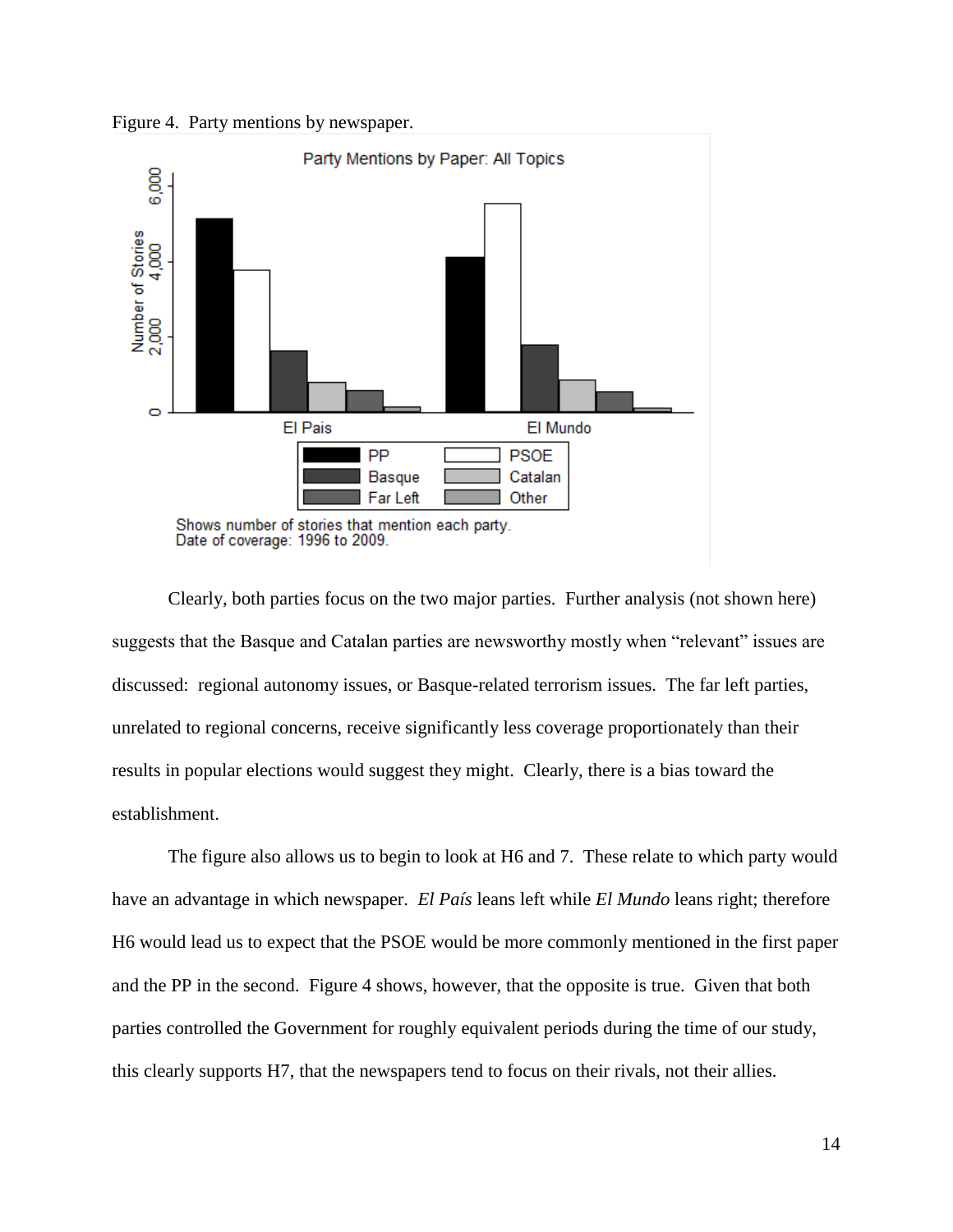H4 relates to the government information advantage. Figure 5 shows the percentage of all stories by policy topic, for both papers (that is, the total percentages, across the topics, sum to 100). The clear bars show all coverage, and the black bars show coverage mentioning any actor within the federal executive branch (e.g., the Prime Minister, a minister, or an agency of government at the national level). If the black bar is higher than the clear bar, then this is an area where government actors are mentioned more than on average in other stories. In the right part of the figure, the same data are shown but sorted by the relative focus on the government.



Figure 5. Government advantage in news coverage of Defense etc.

Figure 5 shows that government advantage is greatest on topics 20 (government operations), 1 (macro-economics), 5 (labor), 19 (international affairs), and 16 (defense) (other topics show less than a one-percent difference, or a relative disadvantage for government – note that the figure excludes topics 23 and 29 (culture and sports) where the government is virtually never mentioned). Thus, we confirm the information advantage hypothesis, but also find that the hypothesis is incomplete. Government advantage is not limited to foreign and defense issues; it extends especially into economic affairs. We will see below that the focus on topic 20, government operations, may reflect the "bad news" hypothesis rather than an informational advantage for the national executive.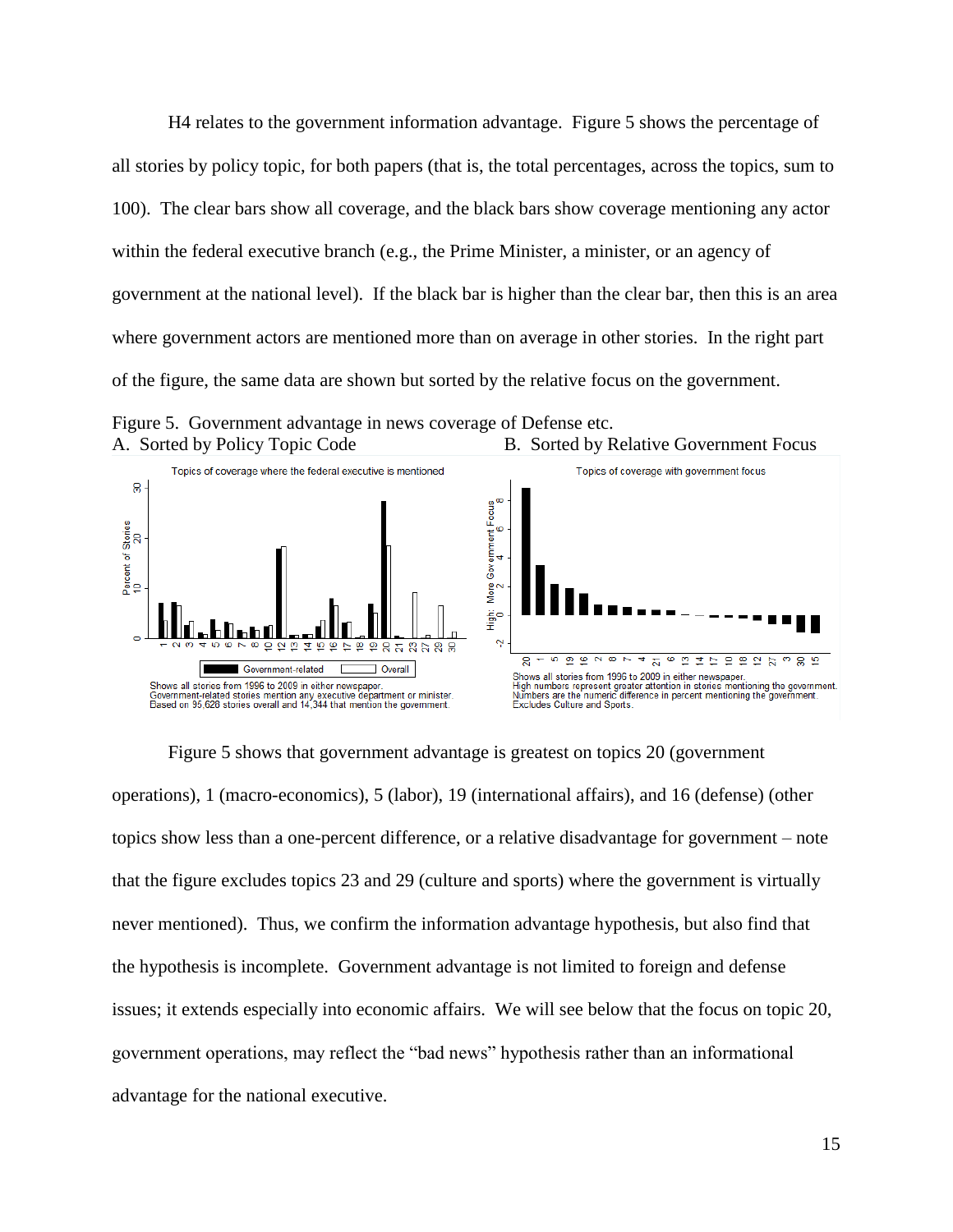Our fifth hypothesis relates to issue-ownership: The left-leaning paper should focus on topics such as environment and social welfare while the right-leaning paper should be more attuned to economic issues. Figure 1 above showed the distribution of stories by topic in the two papers. Patterns of attention do not correspond to these expectations. For the most part, topics are similar and those differences that do emerge do not correspond to a simple issue-ownership logic. The left paper is more focused on economics, defense, international, and culture, while the right paper covers more issues of crime, government operations, and sports. For the most part, we disconfirm H5, as we did H6.

Our final hypothesis relates to bad news. Here we focus on the topic of political corruption scandals. When corruption stories occur, who covers them? It depends on who is the target. Figure 6 makes clear that if one seeks news about the corruption scandal of a given official, it is best to read the paper ideologically hostile to them.





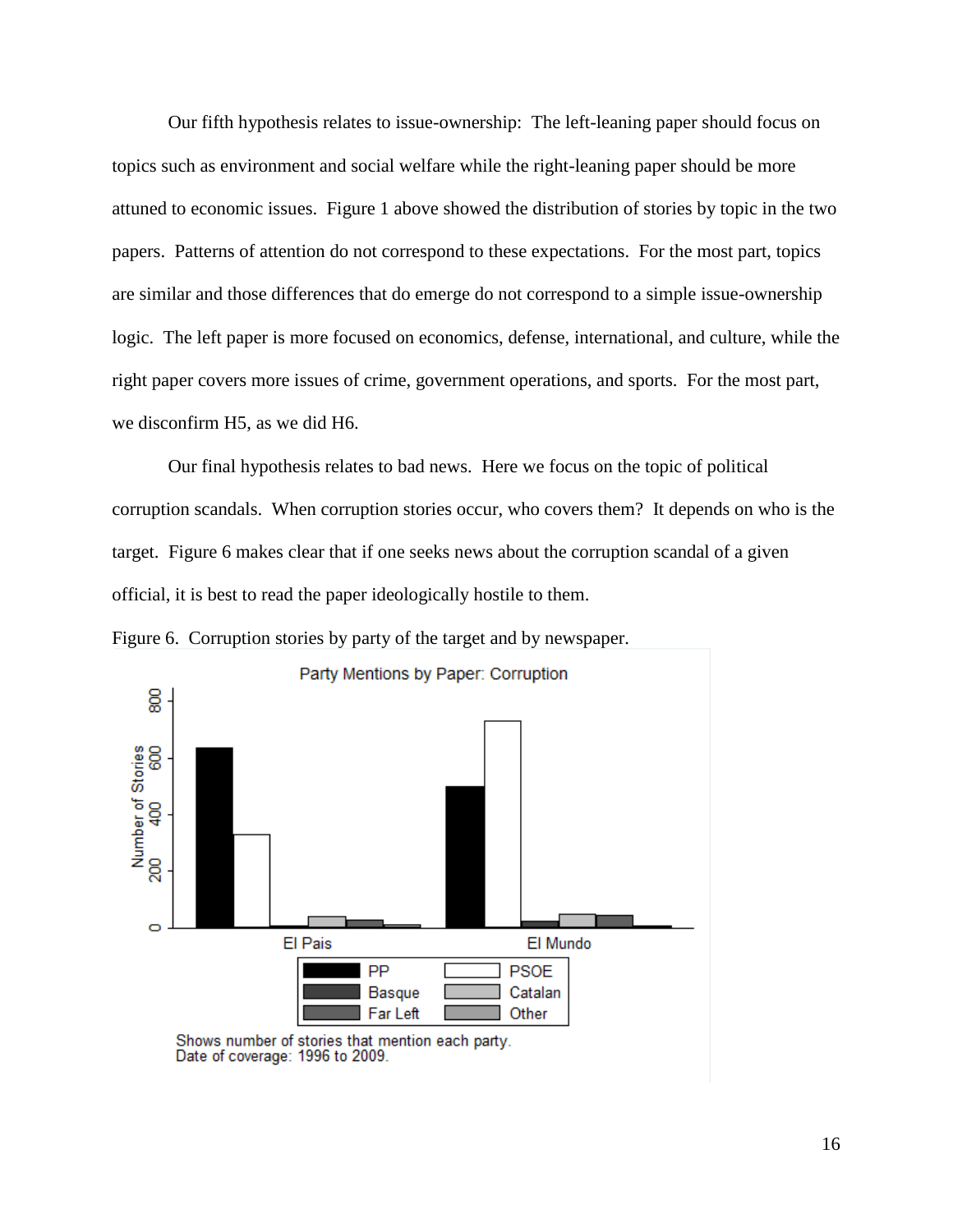Figures 7 and 8 suggest that there is a combination of timing and partisanship going on here. Corruption scandals, and news in general relating to the incumbent government are simply more newsworthy than events relating to parties in the opposition. Therefore, to get a better handle on how corruption issues are handled by the two newspapers, we divide the coverage by time period. Figure 7 compares overall coverage with government-related coverage in the two newspapers across four time periods.



Figure 7. Relative attention to the PP as compared to the PSOE.

Note: Numbers reflect the number of PP mentions minus PSOE mentions.

Within any time period, comparing the first and the third bars (or the second and the fourth bars) in Figure 7 shows the difference across newspapers in similar issues. *El País* consistently shows more interest in the PP than in the PSOE, and the opposite is true for *El Mundo*. But these trends differ depending on which party is in power and on if we consider all news coverage or only government operations issues directly.

Figure 8 delves more deeply in these comparisons by looking at a number of distinct policy issues: corruption, parliamentary issues, elections, parties, and political decentralization. First for *El País* and then for *El Mundo*, the figure compares four time periods, showing the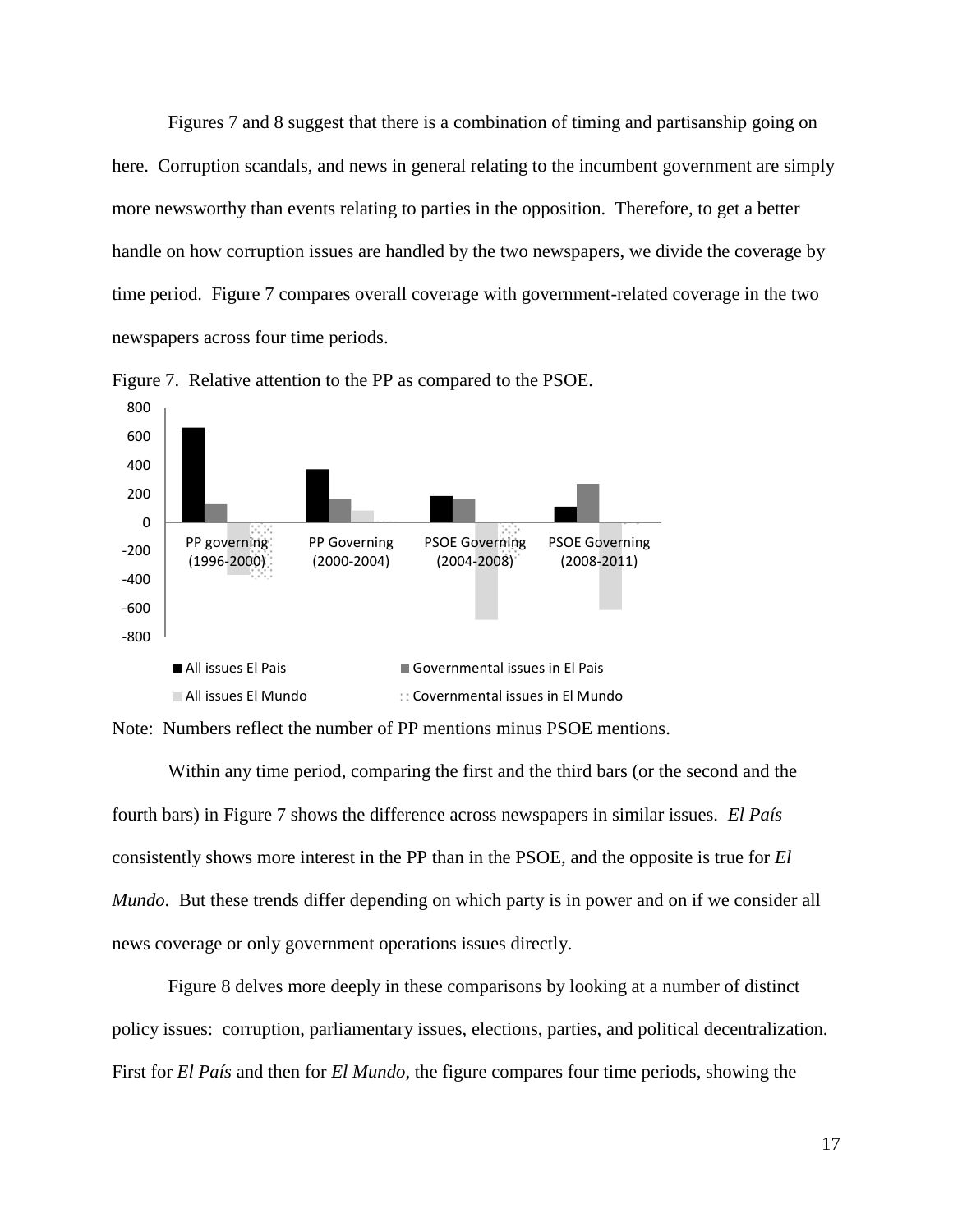relative attention to the PP minus that of the PSOE. Positive numbers therefore represent a higher percentage of total attention to the PP as compared to the PSOE.



Figure 8. Differences in percentage of attention about Governmental Issues (PP-PSOE) *El País*

PSOE governing 2004-2008 PSOE Governing 2008-2011



*El Mundo*

**PSOE governing 2004-2008 PSOE Governing 2008-2011**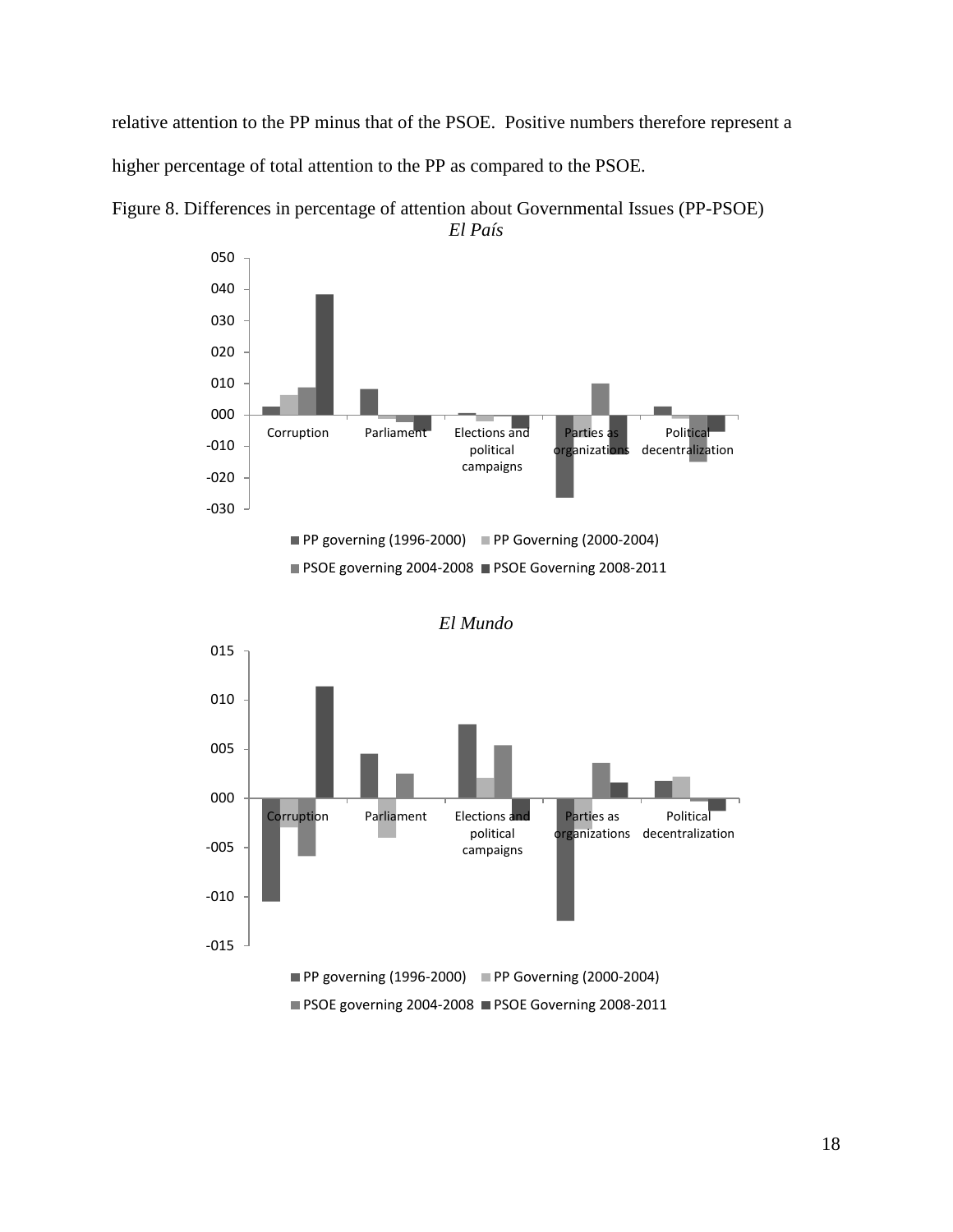### **Discussion**

We have compared media coverage across more than 20 years of Spanish politics. The two leading national newspapers clearly allow Spanish democracy to be based on a relatively common set of understandings of what are the issues. We found virtually no support for any hypotheses suggesting partisan preference or issue-ownership. While there are some minor differences across the papers, these are not systematically related to partisan advantage. Further, the levels of attention across policy topics are highly similar, on average. Both papers exhibit a great deal of deference to the sitting Prime Minister, especially in those issue-domains where the national executive has an information advantage: economics, foreign, and defense matters. But he does not dominate media coverage alone; rival parties are also discussed, as long as attention focuses on the mainstream, not the fringe or smaller parties. Where the most important ideological differences emerge, it is in the area of covering corruption scandals. Where a government official of the rival ideological camp is in the spotlight, attention burns brightly. Where an allied official is targeted, journalists decide they can leave this coverage to their rivals. So, we can confirm that partisanship generally plays a surprisingly small role in determining what topics are newsworthy in Spain's leading newspapers, but that when attention focuses on the political parties themselves, all news is bad news. This may be good news indeed for the contribution of the newspapers to a healthy democratic debate.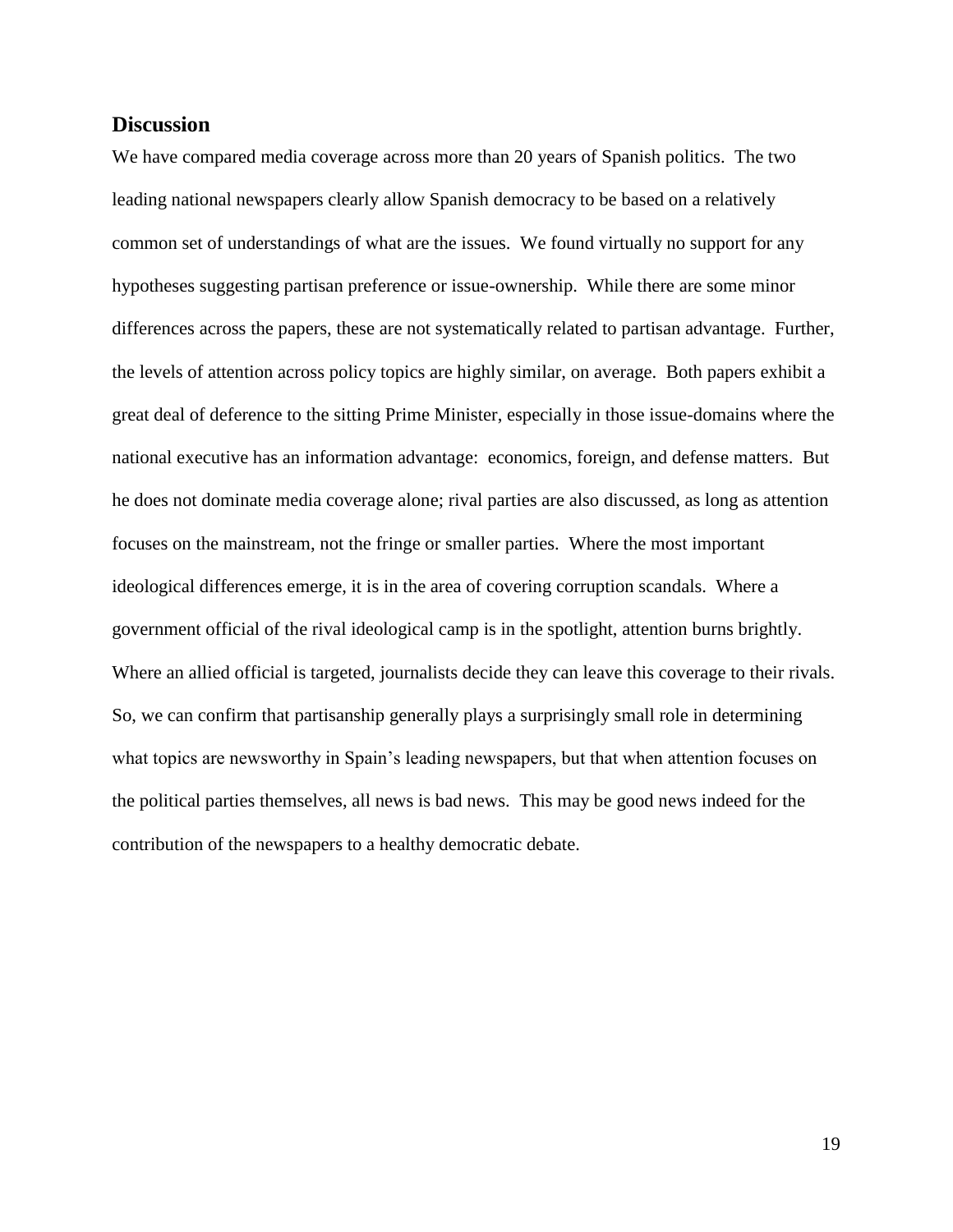#### **References**

- Arsenault, Amelia A. and Manuel Castells. 2008. The Structure and Dynamics of Global Multi-Media Business Networks. *International Journal of Communication* 2, 707-748.
- Baumgartner, F., Bryan Jones and J. Wilkerson. 2011. The Dynamics of Policy Change in Comparative Perspective. *Comparative Political Studies* 44: 8, 947-972.
- Bennett, Lance W. 1990. Toward a Theory of Press-State Relations in the United States. *Journal of Communication* 40 (2):103-25.
- Bennett, W. L. 2004. Global Media and Politics: Transnational Communication Regimes and Civic Cultures. *Annual Review of Political Science* 7: 125-148
- Berges, Laura. 2010. Poder politico, económico y Comunicativo en la sociedad neoliberal. *Revista Latina de Comunicaión Social* 65: 244-254.
- Boydstun, A. forthcoming. *Patterns in the News: How Policy Issues Make the Front Page*. Chicago: University of Chicago Press.

Budge, I., and H. Keman. 1990. *Parties and Democracy*. New York: Oxford.

- Bustamante, Enrique. 2000. Spain's Interventionist and Authoritarian Communication Policy: Telefònica as Political Battering Ram of the Spanish Right, *Media Culture and Society* 22:433-445.
- Bustamante, Enrique (ed.) 2002. *Comunicación y cultura en la era digital: industrias, mercados y diversidad en España*. Barcelona: Gedisa.

Castells, M. 2009. *Communication Power.* Oxford: Oxford University Press.

Chaqués Bonafont, Laura, and Frank R. Baumgartner. 2013. Newspaper Attention and Policy Activities in Spain. *Journal of Public Policy* 13, 1 (2013): 1–24.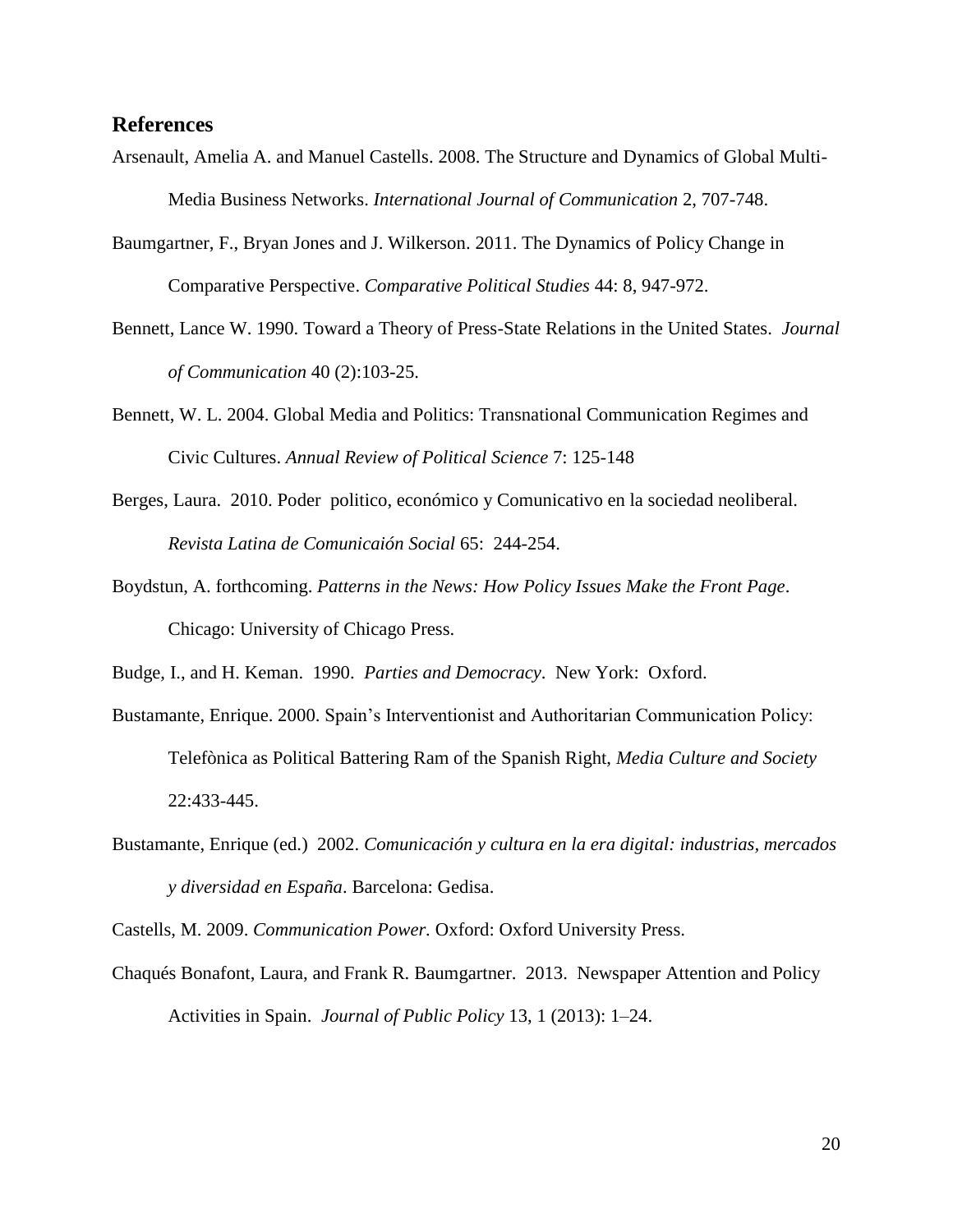- De Mateo, R., Bergés L. y Garnatxe, A. 2010. Crisis, ¿qué Crisis? Los medios de comunicación: empresas y periodismo en tiempos de crisis, en Francisco Campos (coord.) *El cambio mediático.* Sevilla/Zamora: Comunicación Social, pp.75-106.
- Gandy, Oscar H. Jr. 1982. *Beyond Agenda Setting: Information Subsidies and Public Policy*. Norwood, NJ: Ablex Publishers.
- Graber, Doris 2003. *The Power of Communication. Managing Information in Public Organizations*. Washington: CQ Press.
- Green Pedersen, C. and R. Stubager. 2010. The Political Conditionality of Mass Media Influence: When Do Parties Follow Mass Media Attention? *British Journal of Political Science* 40: 633-677.
- Gunther, R. Montero, J.R. Wert, J.I. 1999. The Media and Politics in Spain: from Dictatorship to Democracy. *Institut de Ciències Polítiques i Socials* WP 176.
- Hallin, D. C. Mancini. P. 2004. *Comparing Media Systems. Three Models of Media and Politics.* New York: Cambridge University Press.
- Hamilton, James T. 2004. *All the News That's Fit to Sell: How the Market Transforms Information into News*. Princeton, NJ: Princeton University Press.
- Iyengar, Shanto, and Jennifer A. McGrady. 2007. *Media Politics: A Citizen's Guide*. New York, NY: W.W. Norton & Company.
- Iyengar, Shanto. 1991. *Is Anyone Responsible? How Television Frames Political Issues*. Chicago: University of Chicago Press.
- Jones, Bryan D., and Frank R. Baumgartner 2005. *The Politics of Attention*. Chicago: Chicago University Press.
- Jones, E. Daniel. 2007. Grupos mediáticos y culturales en España. *Zer* 22: 183-214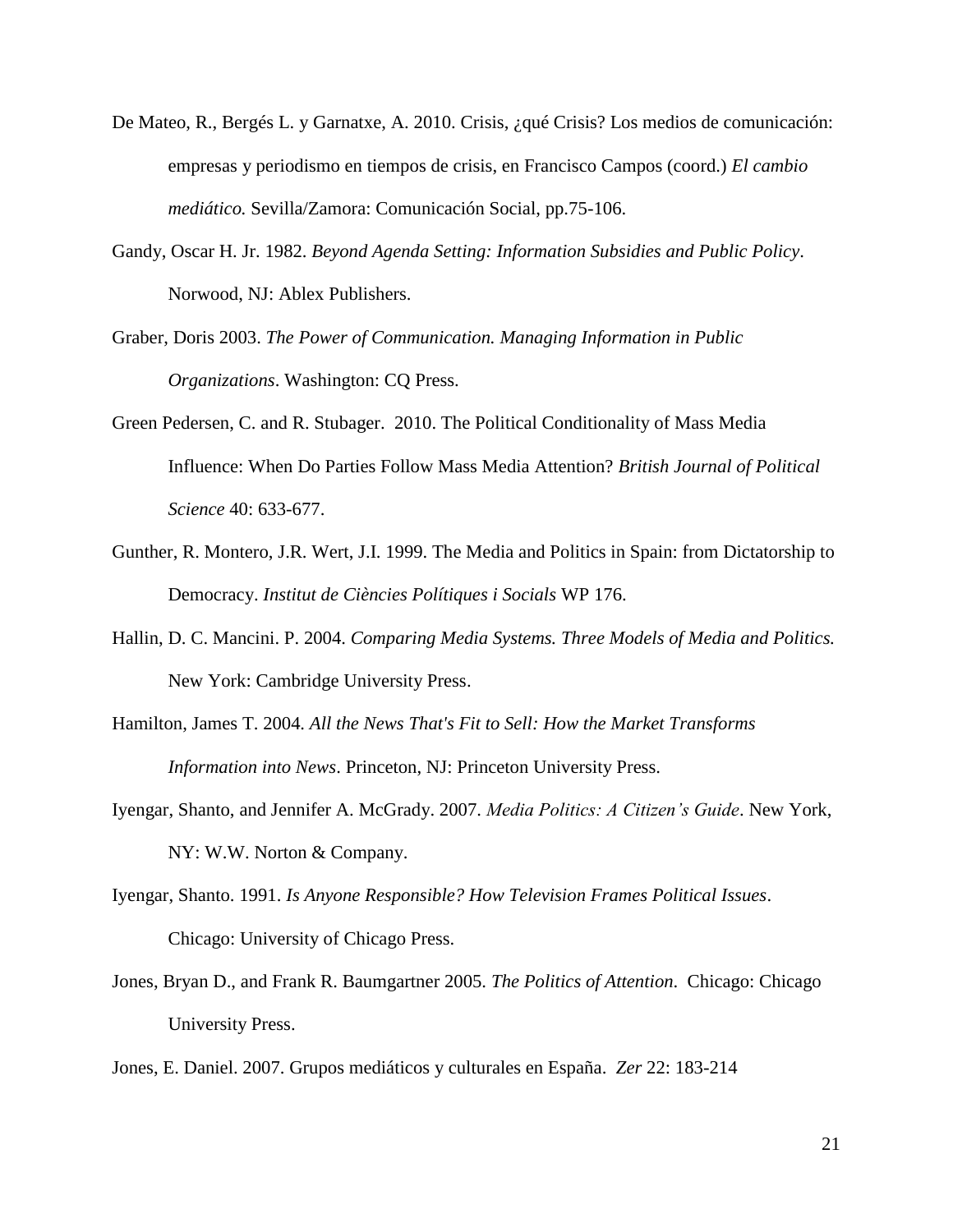- Llorens, Carles. 2010. Spain's Media Concentration Policy: A Patchwork Crucial to the Understanding of the Spanish Media System, *International Journal of Communication* 4: 844-864.
- McChesney, Robert. 2003. Theses on Media deregulation. *Media, Culture and Society*, 25:125- 133
- Petrocik, J. R. 1996. Issue Ownership in Presidential Elections, with a 1980 Case Study. *American Journal of Political Science* 40 (August): 825–50.
- Sigal, Leon V. 1973. *Reporters and Officials: The Organization and Politics of Newsmaking*. Lexington, MA: D. C. Heath.
- Rens Vliegenthart and Stefaan Walgrave. 2011. Content matters. The Dynamics of Parliamentary Questioning in Belgium and Denmark. *Comparative Political Studies*, 44(8): 1031-1059.
- Walgrave, Stefaan and Peter Van Aelst. 2006. The Contingency of the Mass Media's Political Agenda Setting Power: Towards A Preliminary Theory. *Journal of Communication* 56: 88-109.
- Walgrave, Stefaan, Stuart Soroka and Michel Nuytemans (2008): 'The Mass Media's Political Agenda-Setting Power. A Longitudinal Analysis of Media, parliament and Government in Belgium (1993-2000).